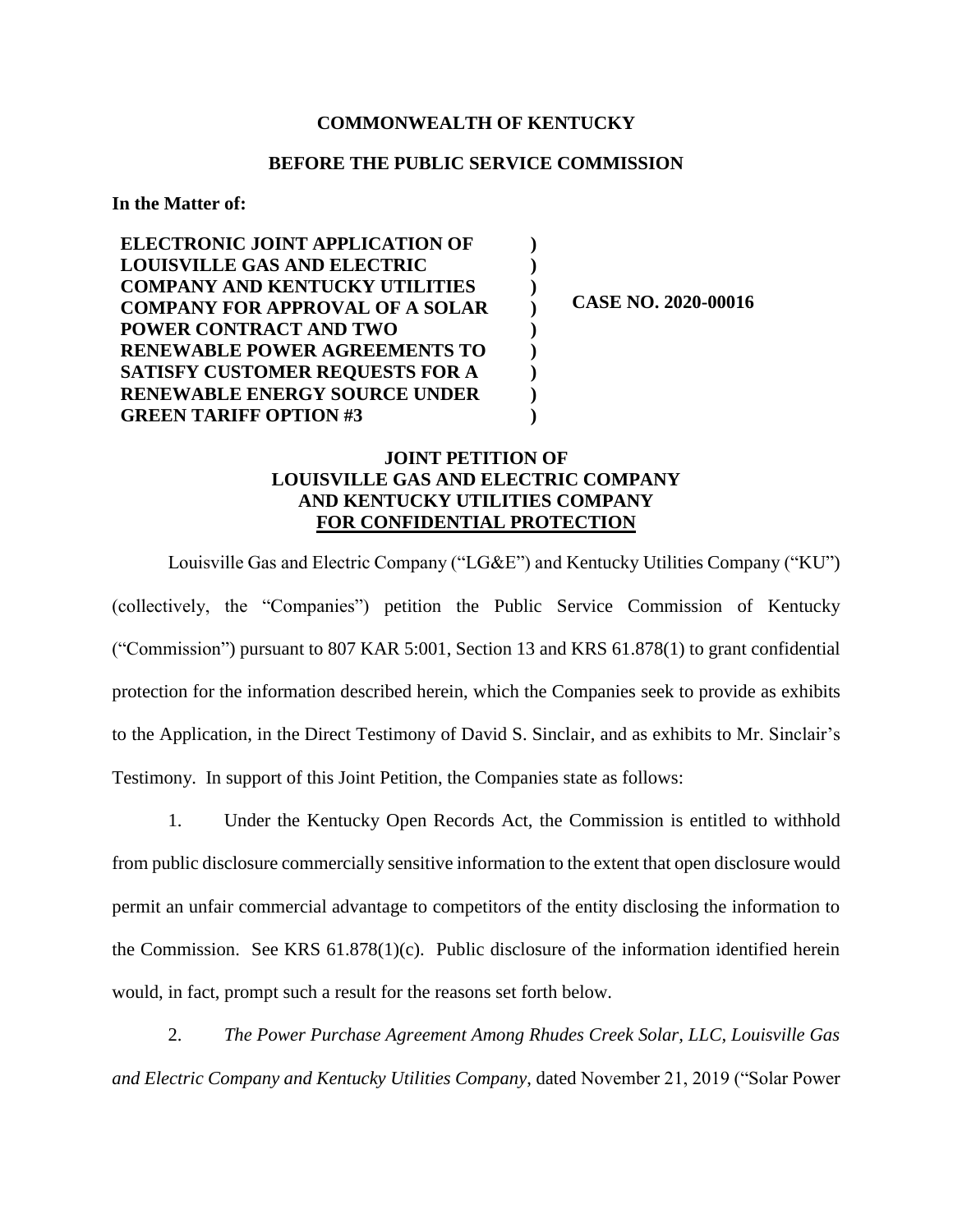Contract") is attached as Exhibit 1 to the Application. The highlighted portions of the Solar Power Contract state the agreed upon Solar Energy Payment Rate that the Companies will pay Rhudes Creek Solar, LLC ("Rhudes Creek Solar") for the solar energy and should be afforded confidential protection. Similarly, the Renewable Power Agreements ("RPAs"), attached as Exhibit 2 and Exhibit 3 to the Application, contain the price each industrial customer will pay for the renewable energy. Public disclosure of this information would adversely affect the Companies' abilities to obtain the most favorable prices for such services in the competitive marketplace and to negotiate rates for similar services in the future. Furthermore, the Solar Power Contract contains a provision<sup>1</sup> requiring the parties to limit their disclosure of confidential information. Thus, the Companies have a contractual obligation to refrain from disclosing to the public the Solar Power Contract's pricing terms. The public disclosure of this information is likely to reduce the willingness of Rhudes Creek and similar entities to contract or otherwise transact business with the Companies in the future. Accordingly, the Companies request confidential protection for the highlighted portions of the Solar Power Contract and the RPAs.

3. In his testimony, Mr. David Sinclair discusses the responses to the Renewable Request for Proposals ("Renewable RFP"), describes the screening analysis performed on those responses, and reviews the Solar Power Contract's pricing terms. His testimony includes graphs and tables showing bid prices and other analysis factors. Throughout his testimony he discusses projected fuel prices, and revenue requirements and energy cost savings based on the projected prices. Portions of Mr. Sinclair's testimony are based on information that the Companies' personnel developed internally, is not on file with any public agency or available from any

 $\overline{a}$ 

<sup>1</sup> *The Power Purchase Agreement Among Rhudes Creek Solar, LLC, Louisville Gas and Electric Company and Kentucky Utilities Company*, November 21, 2019, Article 20.12.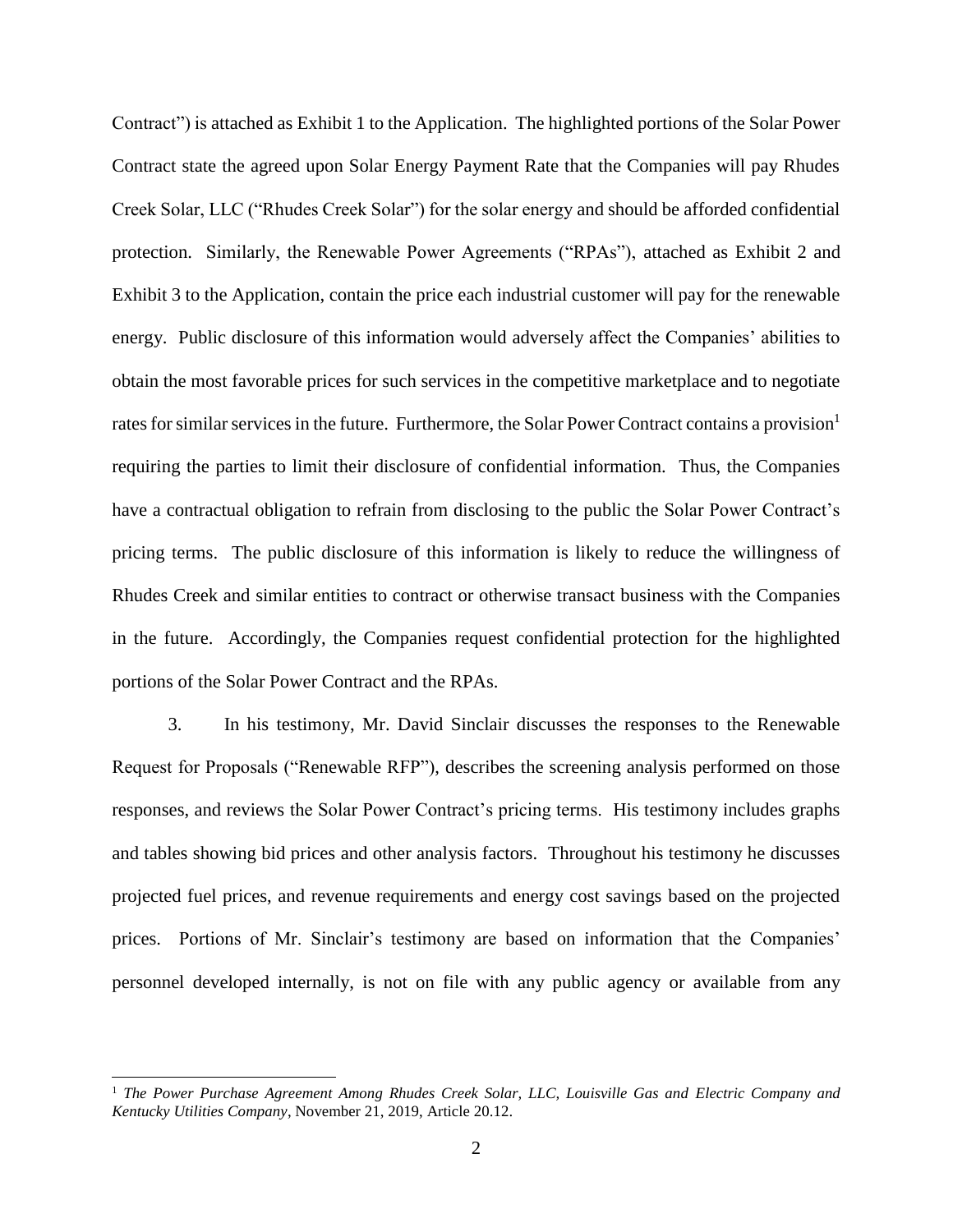commercial or other source outside the Companies. Such information is distributed within the Companies only to those employees who must have access for business reasons.

4. Public disclosure of the highlighted portions of Mr. Sinclair's District Testimony will adversely affect the Companies in several respects. It will violate the Companies' contractual obligation to refrain from disclosing to the public the Solar Power Contract's pricing terms. It is likely to reduce the willingness of Rhudes Creek and similar entities to contract or otherwise transact business with the Companies in the future. Public disclosure of pricing information will also place the Companies at a considerable disadvantage when negotiating future contracts and could disadvantage them in the wholesale energy market because power production data is an important component of energy pricing. It will provide insight into the Companies' cost of producing power and indicate the prices at which the Companies are willing to sell and purchase power. Public disclosure of information contained in the responses to the Renewable RFP prejudice bidding vendors by allowing their competitors access to sensitive operational and pricing information concerning their projects.

5. The "2019 Resource Assessment: Renewable RFP" is attached as Exhibit DSS-2 to Mr. Sinclair's Direct Testimony. It outlines the responses to the Renewable RFP and presents the screening analysis used for comparison of those responses. The lowest cost proposals from the screening analysis are referenced throughout the document and presented in tables that include prices and other analysis factors. The document also contains projected fuel prices, and revenue requirements and energy cost savings based on the projected prices. It further contains the bids and variations of bids submitted by competitive bidders to supply renewable energy power, as well as each bidder's name, a description of each proposal, and the proposed project location for each bid.

3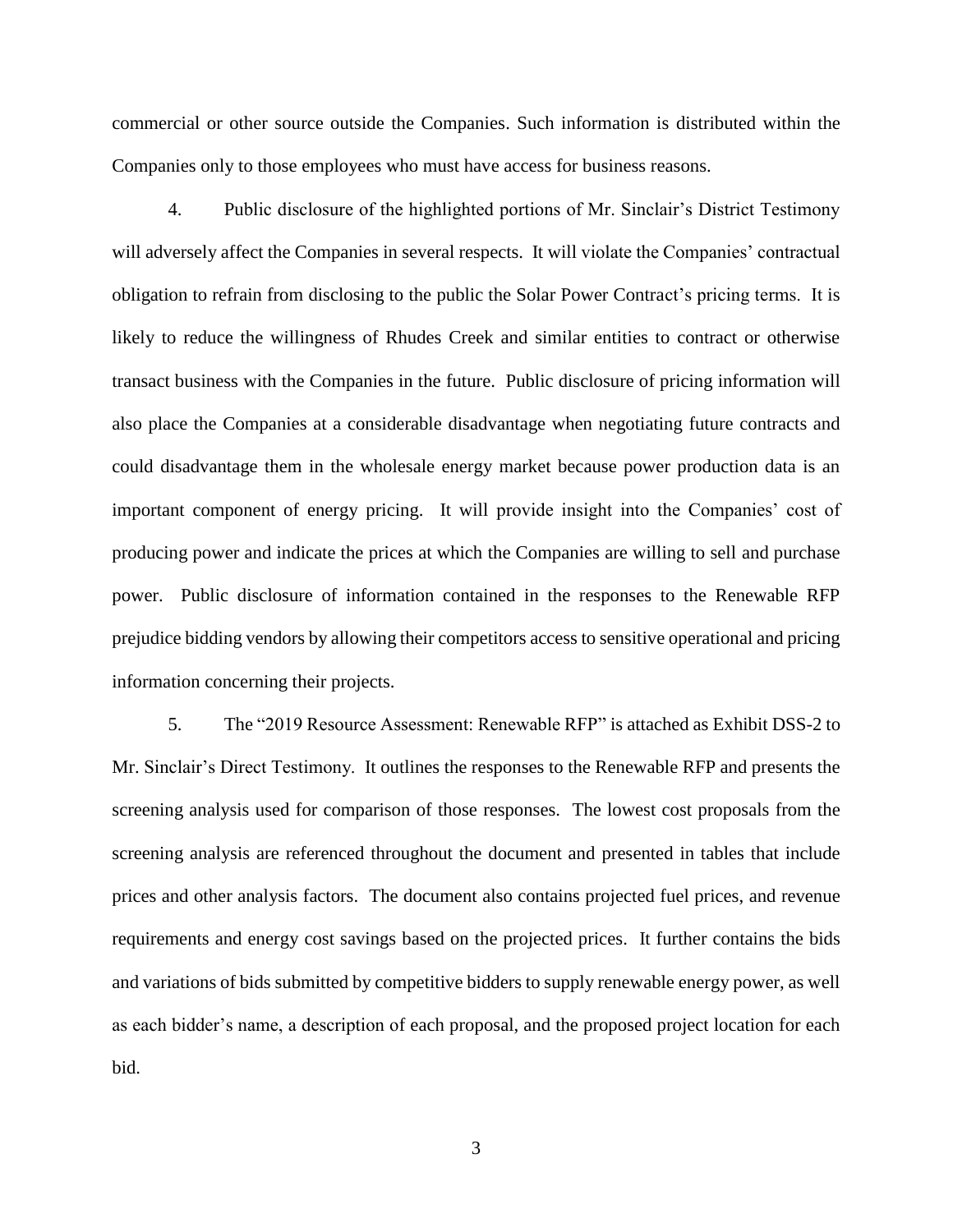6. The "2019 Resource Assessment: Renewable RFP" details the Companies' process for selecting a bidder. Confidential protection of the competitive bid information is necessary because disclosure would disrupt the competitive bid process and reveal the Companies' internal analysis of bids to the detriment of the Companies and their ratepayers. Public disclosure would also prejudice each bidding vendor by allowing its competitors to know how it offers and prices its projects. The public disclosure of this information would create precisely the kind of competitive harm KRS  $61.878(1)(c)(1)$  intends to prevent. Thus, the Companies request confidential protection for the entirety of the "Response Summary" spreadsheet and the highlighted portions of the "2019 Resource Assessment: Renewable RFP" document.

7. Furthermore, the projected cost of fuel information and the revenue requirements and energy cost savings based on the projected prices are developed internally by the Companies' personnel, are not on file with any public agency, are not available from any commercial or other source outside the Companies, and are distributed within the Companies only to those employees who must have access for business reasons. If the Commission grants public access to this information, LG&E and KU could be disadvantaged in negotiating contracts in the future, and could also be disadvantaged in the wholesale energy market because power production data is an important component of energy pricing. Public disclosure would provide insight into the Companies' cost of producing power and would indicate the prices at which the Companies are willing to sell power. Public access of this information would impact the Companies' ability to negotiate with prospective contractors and vendors, and could harm the Companies' competitive position in the wholesale power market. All such commercial harms would ultimately harm the Companies' customers, who would have to pay higher rates if the disclosed information resulted in higher production prices.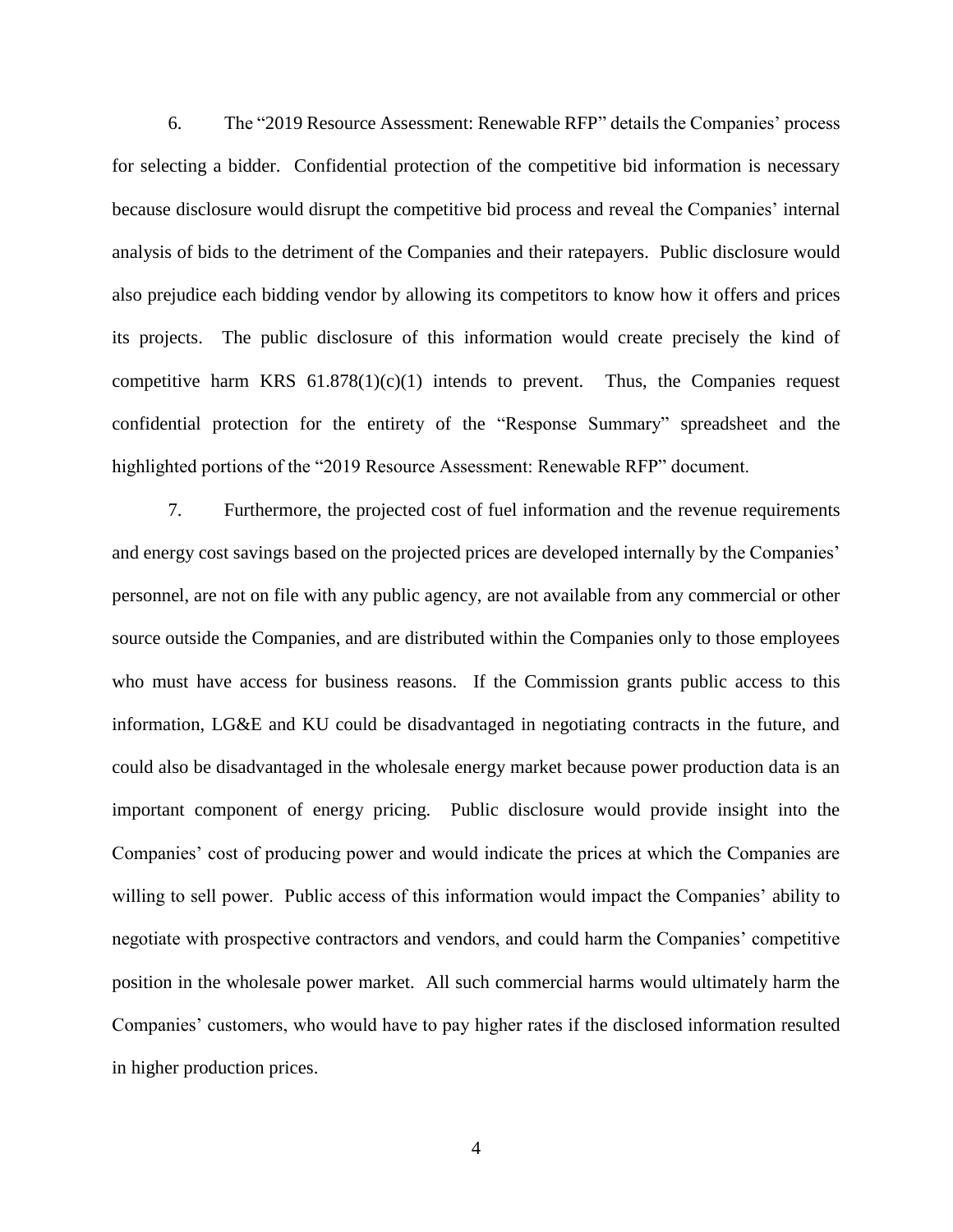8. The information for which the Companies are seeking confidential treatment is not known outside of the Companies and its counsel.<sup>2</sup> It is not disseminated within LG&E and KU except to those employees with a legitimate business need to know and act upon the information, and is generally recognized as confidential and proprietary information in the energy industry.

9. The Companies will disclose the confidential information, pursuant to a confidentiality agreement, to intervenors, if any, with a legitimate interest in this information and as required by the Commission.

10. If the Commission disagrees with this request for confidential protection, it must hold an evidentiary hearing (a) to protect the Companies' due process rights and (b) to supply the Commission with a complete record to enable it to reach a decision with regard to this matter. Utility Regulatory Commission v. Kentucky Water Service Company, Inc., Ky. App., 642 S.W.2d 591, 592-94 (1982).

11. In compliance with 807 KAR 5:001, Sections 8(3) and 13(2)(e), LG&E and KU are filing with the Commission one paper copy that identifies by highlighting the information for which confidential protection is sought and one electronic copy with the same information obscured.

12. LG&E and KU request that the information be kept confidential for at least five years from the date of this filing as that is the amount of time necessary before the confidential information becomes dated to the point that the need for protection no longer exists.

 $\overline{a}$ 

<sup>&</sup>lt;sup>2</sup> The individual bidders who submitted their respective confidential bid information are not privy to the other bidders' confidential information for which the Companies are seeking protection in this proceeding.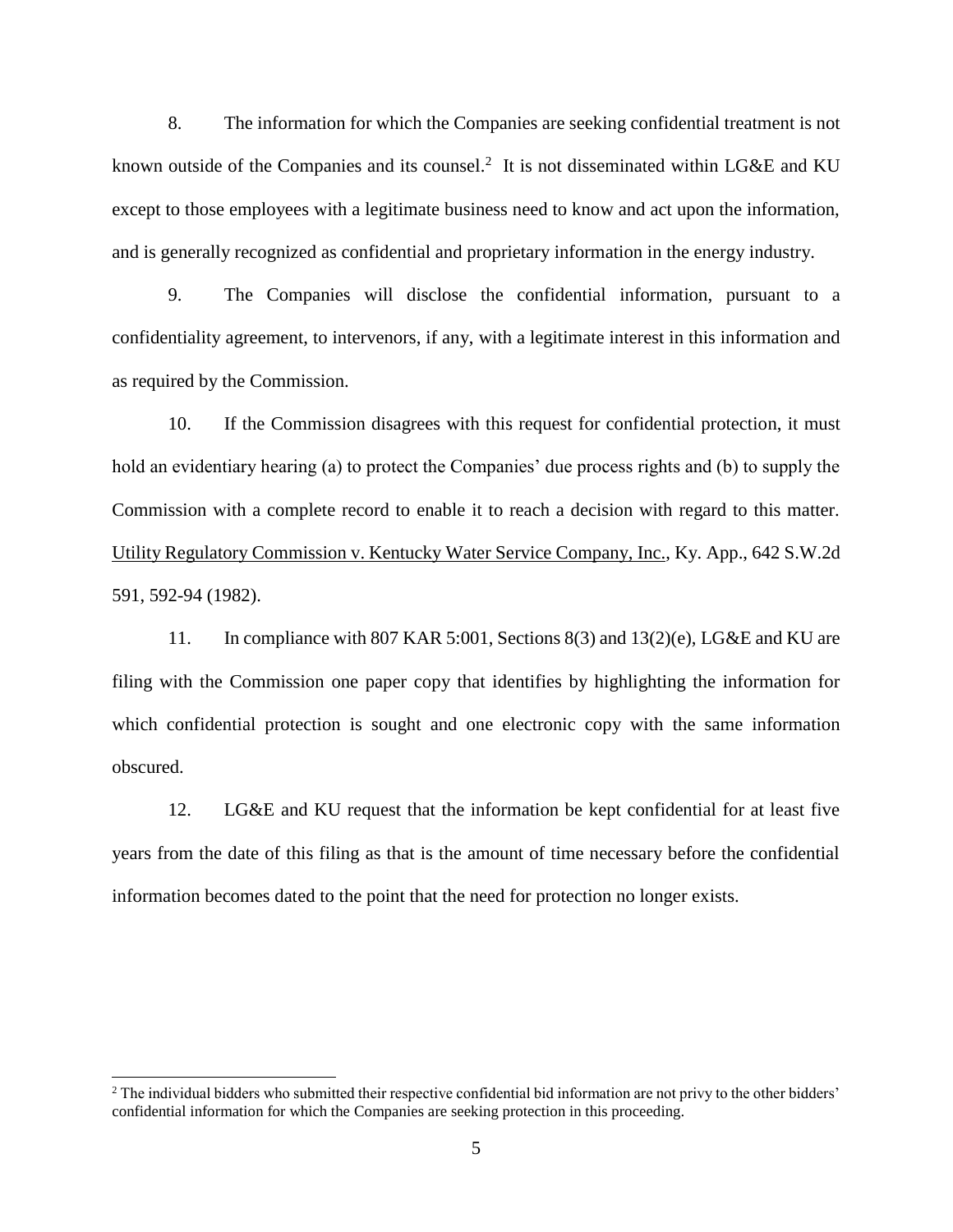**WHEREFORE,** Louisville Gas and Electric Company and Kentucky Utilities Company respectfully request that the Commission grant confidential protection for the information described herein.

Dated: January 23, 2020 Respectfully submitted,

Kendrick R. Riggs Stoll Keenon Ogden PLLC 500 West Jefferson Street, Suite 2000 Louisville, Kentucky 40202 Telephone: (502) 333-6000 Fax: (502) 333-6099 kendrick.riggs@skofirm.com

Allyson K. Sturgeon Managing Senior Counsel Regulatory and Transactions Sara V. Judd Senior Corporate Attorney LG&E and KU Services Company 220 West Main Street Louisville, Kentucky 40202 Telephone: (502) 627-2088 Fax: (502) 627-3367 allyson.sturgeon@lge-ku.com sara.judd@lge-ku.com

*Counsel for Louisville Gas and Electric Company and Kentucky Utilities Company*